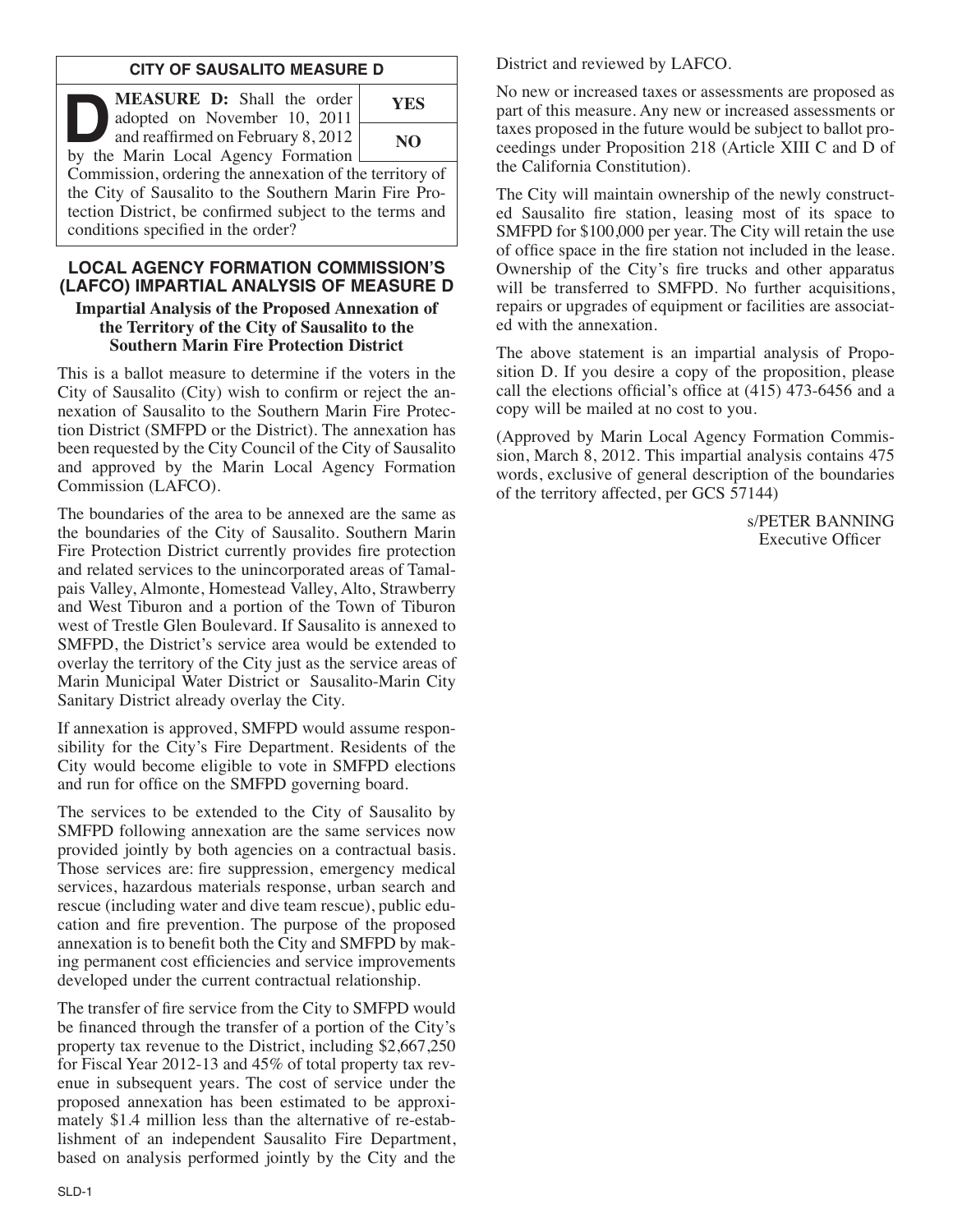### **FULL TEXT OF MEASURE D MARIN LOCAL AGENCY FORMATION COMMISSION** RESOLUTION NO. 11-08 **RESOLUTION MAKING DETERMINATIONS AND APPROVING ANNEXATION TO SOUTHERN MARIN FIRE PROTECTION DISTRICT INCLUDING NOTICE, HEARING AND ELECTION**

"Annexation of the City of Sausalito to Southern Marin Fire Protection District (File 1304)"

**WHEREAS,** a proposal for the annexation of certain territory to Southern Marin Fire Protection District in the County of Marin has been filed with the Executive Officer of this Local Agency Formation Commission pursuant to Title 5, Division 3, commencing with Section 56000 of the Government Code; and

**WHEREAS,** said proposal was made in the form of a resolution of application adopted by the City Council of the City of Sausalito; and

**WHEREAS,** at the time and in the form and manner prescribed by law, the Executive Officer has given notice of public hearing by this Commission upon said proposal; and

**WHEREAS,** the public hearing on said proposal was held by this Commission upon the date and at the time and place specified in said notice of public hearing, and all interested persons present were afforded an opportunity to speak and be heard on this matter.

**WHEREAS,** the Executive Officer has reviewed the proposal and prepared a report, including a recommendation thereon, the proposal and report having been presented to and considered by this Commission.

**NOW THEREFORE,** the Marin Local Agency For mation **DOES HEREBY RESOLVE, DETERMINE AND ORDER** as follows:

Section 1. The boundaries, as set forth in the proposal are coterminous with the incorporated territory of the City of Sausalito and are hereby approved as submitted subject to the following conditions:

- a. That the Southern Marin Fire Protection District adopt and implement a memorandum of understanding between the District and Southern Marin Profes sional Fire Fighters, Sausalito Group, IAFF Local 1775; and
- b. The effective date of annexation shall be the earliest possible date following completion of all other annexation proceedings.

Section 2. The territory includes an area of approximately 2.2 square miles, is found to be inhabited, and is assigned the following distinctive short form designation: "Annexation of the City of Sausalito to Southern Marin Fire Protection District (File 1304)".

Section 3. The proposal is consistent with the adopted sphere of influence for Southern Marin Fire Protection District.

Section 4. The Executive Officer is hereby authorized

to complete reorganization proceedings in the manner prescribed by Section 57000 of the Government Code.

PASSED AND ADOPTED by the Marin Local Agency Formation Commission on this 10th day of November 2011 by the following vote:

AYES: Commissioners Asbo, Arnold, Adams, Blanchfield, Heller, Rodoni, Slavitz.

NOES: None

ABSENT: Commissioner Sears.

s/JEFFRY BLANCHFIELD Chairperson

ATTEST:

s/PETER V. BANNING Executive Officer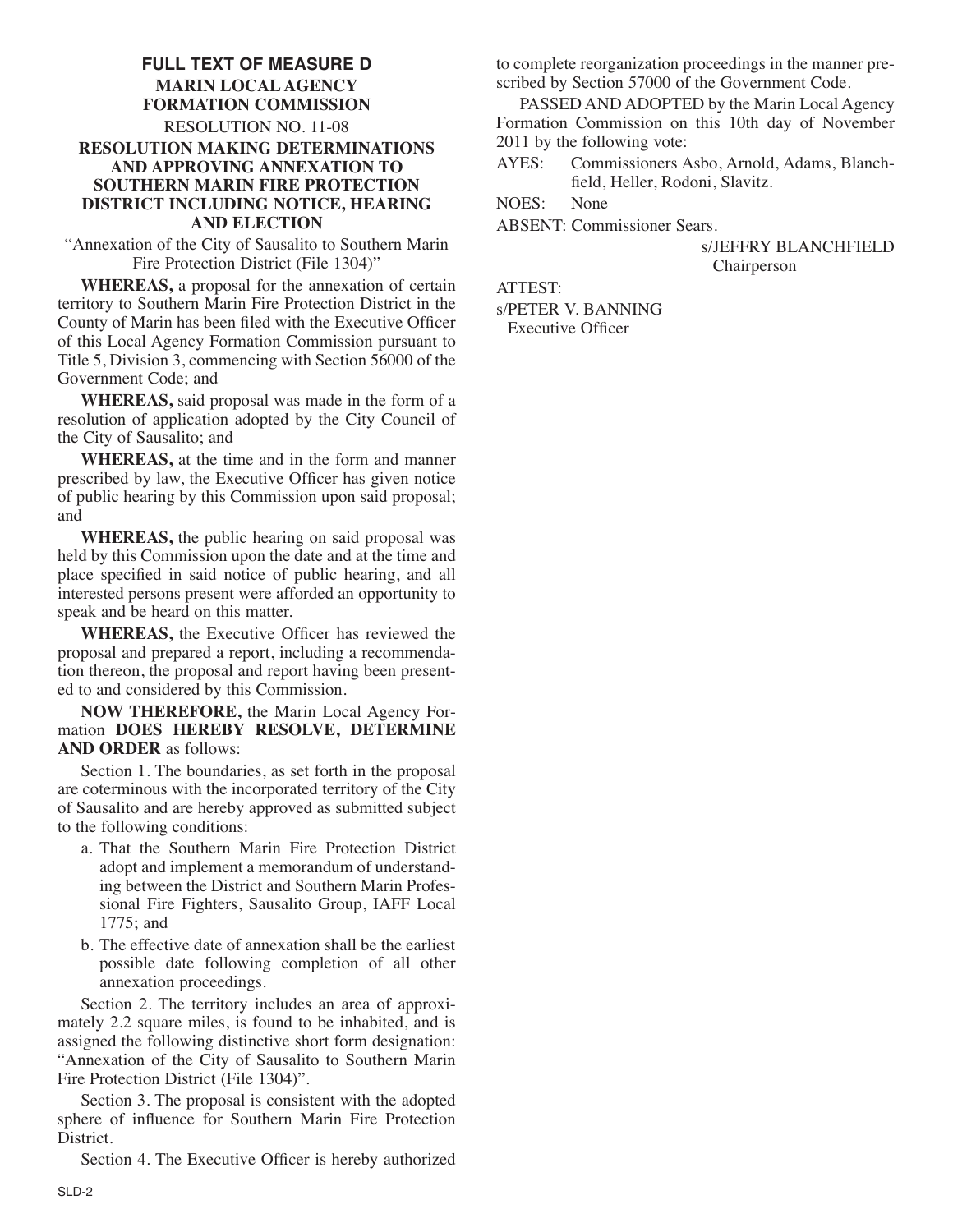## **ARGUMENT IN FAVOR OF MEASURE D**

A YES vote on Measure D maintains our present fire and emergency services while also saving the City money.

A YES vote continues the exceptional level of fire protection we have enjoyed for the past seven years – including a Fire Department with 50 firefighters and paramedics staffing three fire stations positioned to respond to Sausalito emergencies. If Sausalito instead chose to re-establish its own Fire Department, there would be a maximum of only five firefighters on duty, requiring calls for aid from outside agencies operating under different command and control.

A YES vote validates seven years of experience, critical analysis, good-faith negotiations, and thoughtful planning. This includes more than 20 public meetings, four community workshops, advice from independent consultants, and approvals from three governing boards: LAFCO, the Southern Marin Fire Protection District Board of Directors, and the Sausalito City Council – all concluding that annexation simply makes sense.

By voting YES on D, Sausalito property tax allocations for fire protection will be reduced from 55% to 45%. Estimated overall savings in the City's 2012-13 budget will be \$184,000. At the same time, Sausalito would own its new fire station, collect \$100,000 a year rent from Southern Marin Fire and retain use of the community meeting room and Sausalito's Emergency Operations Center. Vehicles and equipment would be transferred to the District, freeing up \$1.2 million in vehicle replacement funds to pay down other City costs.

On the other hand, reverting to a stand-alone fire department would add \$1.4 million to the City's budget, leading to either massive cuts in other services or a \$400 parcel tax.

After seven years of study, it's time to move our fire services forward. Please vote YES on Measure D for the best fire protection, maximum public safety, and significant financial savings.

s/CAROL SINGER PELTZ Former Mayor s/LEON HUNTTING Former City Council Member s/ANN ARNOTT s/SUSAN FRANK s/JACKIE KUDLER

### **REBUTTAL TO ARGUMENT IN FAVOR OF MEASURE D**

**Bad data cause bad decisions.** The city relied on data from its lead consultant. The data was not verified but simply repeated in numerous meetings. The consultant's capabilities are now being questioned. He is accused of helping lead Stockton into bankruptcy. Google *"Ex-official's hands stained with red ink"* and you will question Sausalito's leaders' blind trust in his recommendations.

**Taxation without representation.** The 45% property tax transfer is forever, no matter the dollar amount. SMFD can reduce services and levy new parcel taxes for service and pension benefits. We have no seat on the SMFD board. Comprising only 26% of SMFD's voters, residents lack clout to override actions unfavorable to Sausalito.

The claimed \$184,000 savings is misleading. It pales by comparison to the millions of dollars in unfunded pensions that remain Sausalito's obligation – the crux of both Sau salito's and Stockton's problems.

**Fire station rent statement is deceptive.** SMFD will pay Sausalito only \$100,000/year rent for OUR new fire station for 30 years. This is a pittance. We are paying an average of \$660,000 for 28 years.

**Consultant's projections for an independent fire de**  partment are exaggerated. Our existing agreements ensure adequate staffing. The consultant's \$1,400,000 projection assumes hiring three non-mandated onsite fire supervisors for \$300,000/year each. They are not needed for medical emergencies - Sausalito's principal need. Na tional data indicates that over 90% of assistance calls are medical.

**VOTE NO on Measure D and demand a comprehensive analysis using reliable data!**

**For more information, see www.sausalitofirevote.com** s/BILL GILLIS

Businessman s/IRV GUBMAN Attorney s/VELMA GAMBLE s/SUSAN SHEA Nurse Practitioner